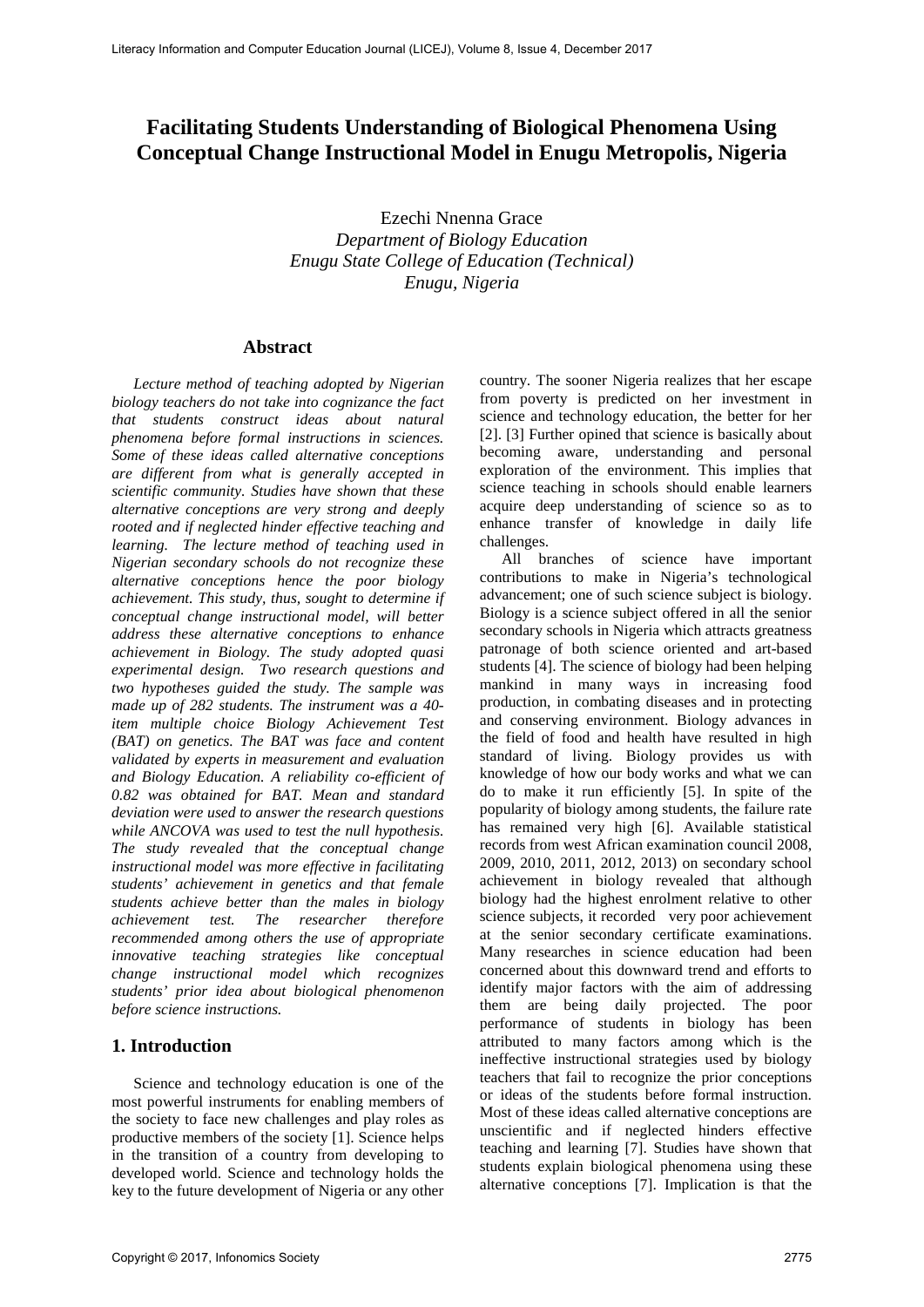students' alternative conceptions may influence their observations, inferences they draws and what they understand from a formal learning situation. Take for instance in a typical Igbo culture of southeastern Nigeria, recurrent infant mortality in a specific family is attributed to spiritual phenomenon referred to as "ogbanje spirit." It is believed that a demon spirit, "ogbanje", possessed the children and causes them not to want to live on earth. As a result; the first child to die will reincarnate in a subsequent child, who in turns dies, and so on. Such deaths are believed to recur except where the parents perform some rites in order to appease the gods. These rites are believed to stop further deaths. This is what a scientific explanation will refer o sickle cell Students lack the understanding because of their previous knowledge from their parents and their cultural background. Some students yet have wrong notion about genetic concepts of albinism as punishment from the gods. Ignorance of facts about sex determination made students believe that blame should go to the woman especially if she continuously delivers baby girls. If the students' alternative conceptions are not addressed, they may take these ideas along as they progress. This study thus sought to determine if a new model, conceptual change instructional model, will better address these alternative conceptions thereby enhancing achievement.

Gender as a factor in academic attainment has been the concern of educationist, teachers and administrators over the years [8]. Different researches have offered varying hypotheses to explain their observed gender differences in academic attainments. Some researchers like [9] have shown that gender plays no significant role in biology achievement. According to [10], performance of girls is lower than that of boys in biology. Also, [11] discovered that female students tend to demonstrate superior conceptual understanding of force and motion than the male counterparts. Considering all these views, one cannot draw any meaningful conclusion on the effect of gender on academic achievement since studies on gender differences in achievement are still inconclusive. The researcher therefore considers it worthwhile to investigate the influence of gender on achievement.

## **2. Literature Review**

Conceptual change is defined as a learning process in which an existing conception (idea or belief about how the world works) held by the students is shifted and restructured, often away from alternative conceptions and towards the dominant conceptions held by experts in the field [12]. Conceptual change is generally defined as learning that changes existing conceptions and belief, idea, or

way of thinking [13], [7] reported that what a student learns result from interaction between what is bought to learning situation (by the learner) and what is experienced in it and the interaction results in restructuring of conceptions or conceptual change. [14] and [7] have provided both empirical and theoretical supports for constructivist-based model like conceptual change instructional model. [14] defined this model as the method of instruction which accepts a child's ownership of idea, treat those ideas with respect they deserve and encourages a negotiation or renegotiation of these ideas in a social context with the aim of assisting the child to restructure or reconstruct his conceptions on the basis of confrontation with contextualized evidence. Such a method results in a conceptual / paradigmatic change or shift. [15] cited in [16] posited that conceptual change instructional model is characterized by:

(a) Intelligibility – how understandable or meaningful the concept is.

(b) Plausibility – how believable or consistent with the child's worldview the concept is.

(c) Dissatisfaction with existing conceptions: the new evidence must create in the child a sense of dissatisfaction with his prior conceptions which are intuitive.

(d) Fruitfulness: the new concept must find application in new life situation.

[17] Conceptual change instructional model as cited in [16] comprises the following five steps:

#### **Step 1: Determination of prior conceptual alternative framework held by the students.**

Students develop knowledge of physical world right from birth. Some of these conceptions are illogical and intuitive. The goal of modern science instruction is to help the students to restructure these alternative frameworks. Hence the beginning of any viable science instruction is "the personal knowledge of the learner".

### **Step 2: exploration of phenomena.**

This step involves presenting activities that tend to counter the prior conceptions of students.

### **Step 3: Discussion of result of activities.**

Through the result of the experiences /activities in step 2, the students are led to arrive at scientifically accepted principles. Here the science teacher should use questioning technique in directing students thinking.

#### **Step 4: Development of dissatisfaction with prior/preexisting conception.**

The logical interpretations or scientifically accepted concepts arrive at step 3 are compared with preexisting conceptions as identified in step 1. If there are still illogical or intuitive conceptions, the teacher returns to step 2 otherwise, the instruction should progress to the next step. **Step 5: Application**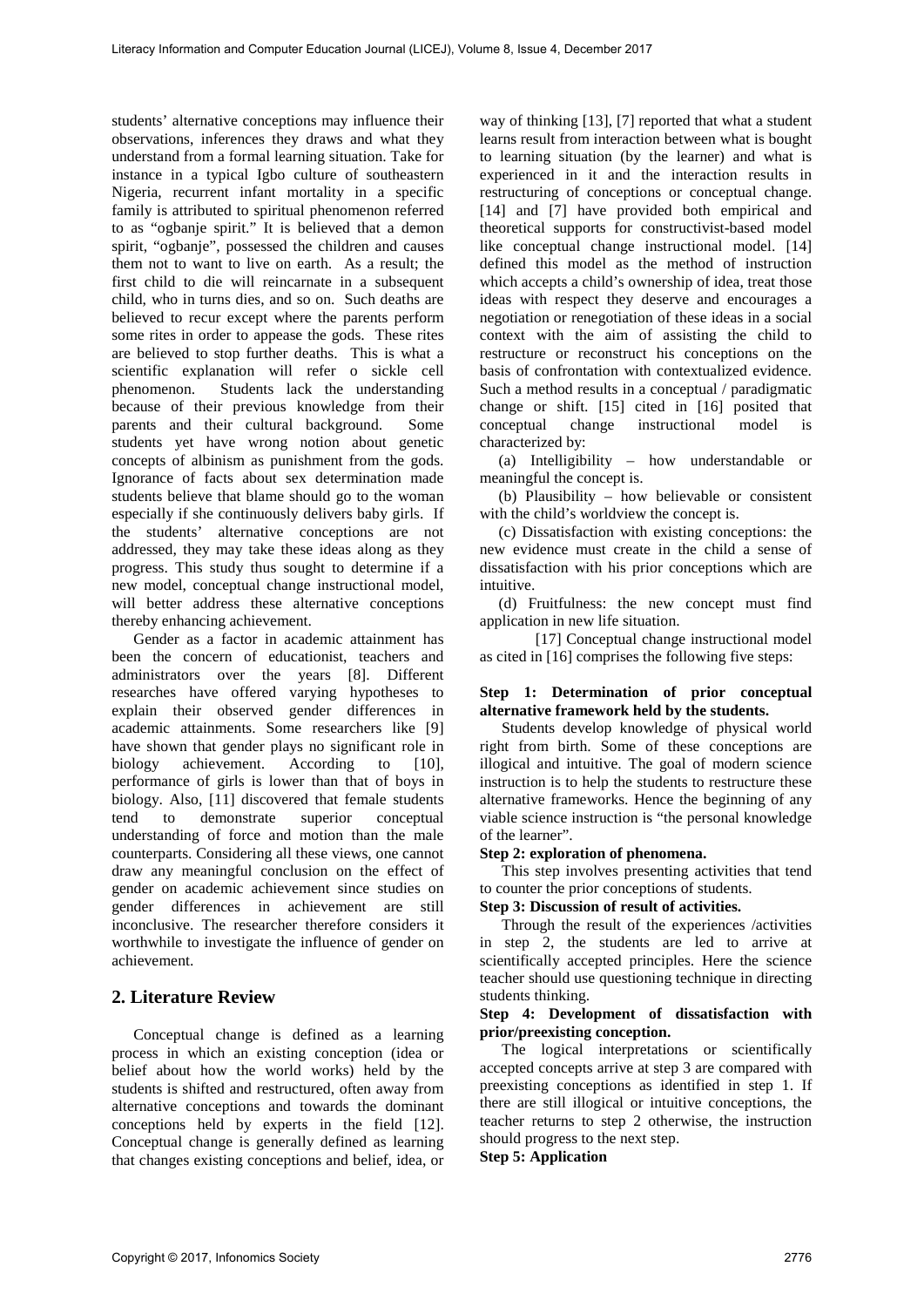This stage offers the opportunity to use the concept in a real-life situation. The learners are asked to provide example of the concepts in real life situation. [7] recommended that alternative conceptions of the students should be identified and reduced to barest minimum using conceptual change instructional model.



The model presented here, PEDDA, is an adaptation of that proposed by [17]. The term PEDDA is an acronym derived from the initial letter of the process in the five steps of the model.

#### **Research Questions**

(1) What are the mean achievement scores of SS3 biology students taught with conceptual change instructional model and those taught with lecture method of teaching as measured by biology achievement test (BAT).

(2) What are the mean achievement scores and standard deviations of male and female students as measured by Biology Achievement Test (BAT)?

#### **Hypothesis**

The following hypotheses are tested at (0.05) level of significance

HO1: There is no significant difference in the mean achievement scores of biology students taught with conceptual change instructional model and those taught with lecture method of teaching.

HO2: There is no significant difference in the mean achievement scores of male and female biology students as measured by BAT.

## **3. Methods and Methodology**

The design used in this study is the quasi-<br>experimental design. The specific quasi The specific quasi experimentation that was used is the pretest-posttest non-equivalent, control group design. The design was used because of non-randomization of subjects. The research subjects were not randomized because of problems of rearrangement or regrouping of classes. Intact classes were therefore used in order not to disrupt the school administration. The use of the design is justified by the fact that intact classes that were not equivalent were used. However, the intact classes were randomly assigned to either the experimental or control group.

The population of the study comprised all senior secondary class three (SS3) students, who were offering biology in all the state owned secondary schools in Enugu education zone of Enugu State, Nigeria in 2014/2015 academic session. There are 23 secondary schools in the zone with a population of three thousand, seven hundred and eighty-eight students (3788). The SS3 students were in their final year of secondary school and the choice of this level of education was based on the fact the students have all taken some introductory lessons on genetics e.g chromosomes, mitosis, meiosis in their first 2 years of senior secondary school.

The sample consists of 282 SS3 biology students, randomly drawn from four (4) out of 23 government owned secondary schools in Enugu Education zone. Purposive and random sampling techniques were used for the study. Four (4) single sex schools (2 males and two females) were purposely selected from the zone. Thus, having two schools (a male and female) for experimental group and another two (a male and female) schools for the control group. Two intact SS3 classes in each school was selected using random sampling (balloting by replacement). In each school, one intact class was assigned to conceptual change instructional model (experimental group) while the other intact class was assigned to lecture method of teaching (control group). The selection of the classes for the instructional packages was done through simple random sampling (balloting). All the students in each of the intact classes were used for the study. The experimental sample  $(N = 137)$ consisted of 64 females and 73 males while the control group sample  $(N = 145)$  consisted of 63 females and 82 males.

The instrument used to collect and generate data was a Biology Achievement Test (BAT). The BAT is a 40 –item multiple test developed by the researcher. The alternative conceptions identified in literature were used as distracters in preparation of BAT. The instrument was used for both pretest and posttest but was rearranged during post testing. The instrument was face and content validated by two experts in biology Education and one expert in measurement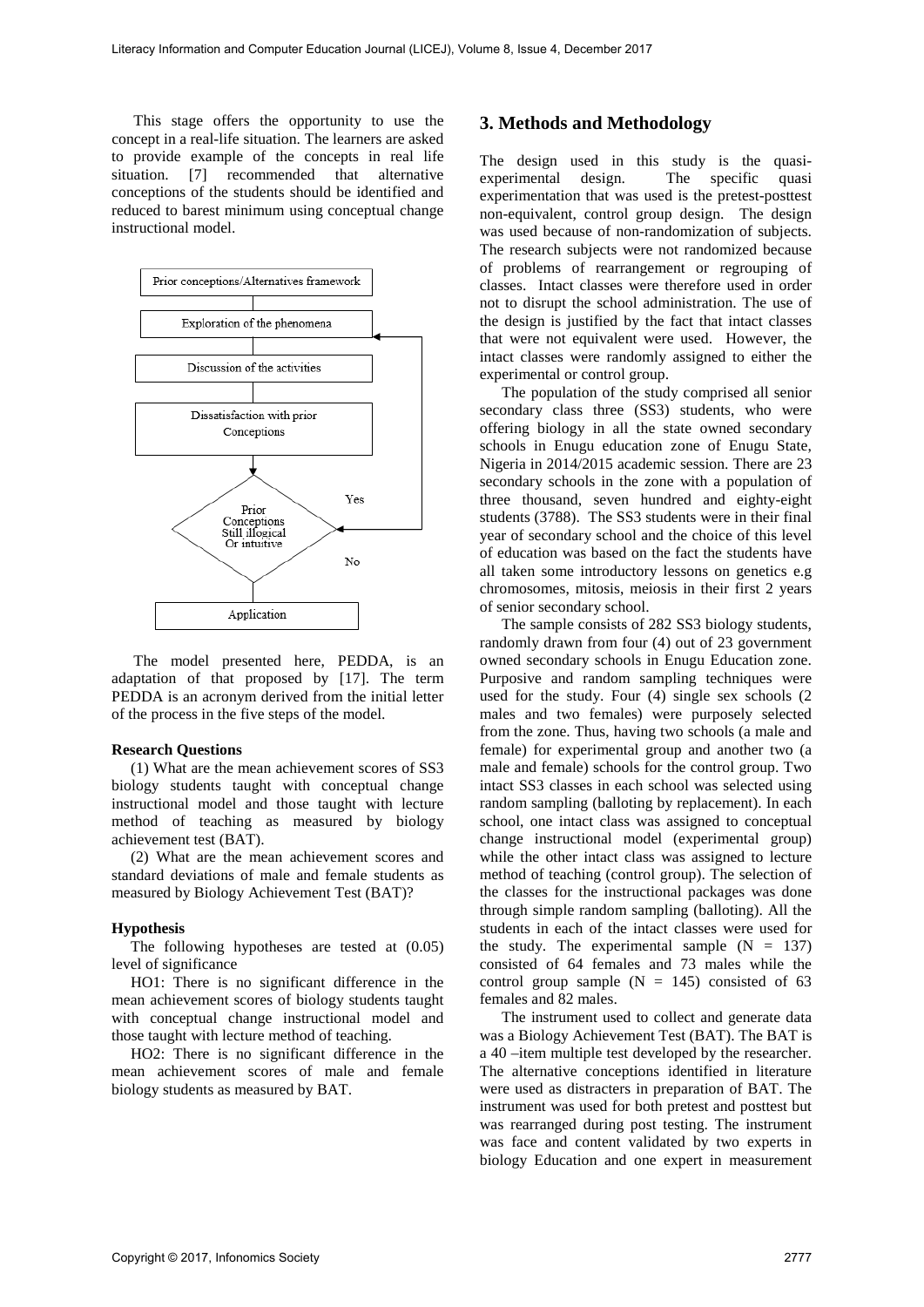and evaluation from faculty of Education, Enugu State University of Science and Technology. The reliability of the instrument was determined using Kuder-Richardson's formula-20 (K-R 20). The internal consistency index obtained for BAT was 0.82.

Two instructional approaches were employed for the study. The first is the conceptual change instructional model (CONMOD) while the second one was lecture method. The two approaches were identical in terms of content coverage, time and method of evaluation. The only difference was instructional activities where conceptual change instructional model (CONMOD) deviated from lecture method by employing constructivist principles and theories during instructional process. The CONMOD was used for the experimental group while the lecture method was used for the control group. The regular Biology teachers in the schools were used for the study. All the biology teachers used received a one-week training from the researcher on the instructional package types. Before treatment, the research subjects were given a pretest. It was after the pretest that the regular biology teachers commenced teaching in their schools, using the instructions on the lesson notes given to them by the researcher. The teaching was done using the normal school periods and following the normal lesson periods of the school. At the end of the experiment, which lasted for four weeks, the biology teachers administer the posttest to the research subjects in the two groups. Data collected from the pretest and posttest was kept separately for the two groups and was used to answer the research questions and test the hypothesis.

Research questions one and two were answered using mean and standard deviation. Two-way analysis of covariance (ANCOVA) was used to test the hypothesis at 0.5 alpha level. In terms of content coverage, the researcher selected genetics. The choice of genetics was justified by the fact the genetics have been identified as a difficult concept in Biology. The selection of genetics was also based on the alternative conceptions widely held by students on genetics concepts as reported in literature [18]. The topics selected under genetics include chromosome mutation, sickle cell anaemia, Albinism and sex determination.

## **4. Analysis of Findings**

Result obtained from the analyzed data were presented below based on the research questions and hypothesis. Table 1 indicates that the experimental group obtained mean achievement scores of 3.39 and 26.11 respectively in the pretest and posttest.

| Table 1. Mean achievement scores of subject taught |
|----------------------------------------------------|
| genetics using CONMOD and lecture method           |

|         | Mean X  |                |      | s    |      |       |     |
|---------|---------|----------------|------|------|------|-------|-----|
| Group   |         |                |      | D    |      |       | N   |
|         |         |                |      |      |      |       |     |
|         | Pretest | <b>Posttes</b> | Gain | Pret | Pos  | Gain  |     |
|         |         | t              | Scor | est  | ttes | Score |     |
|         |         |                | е    |      | t    |       |     |
| Experi  | 3.39    | 26.11          | 22.7 | 2.80 | 5.8  | 4.96  | 137 |
| mental  |         |                | 2    |      | 7    |       |     |
| (CON    |         |                |      |      |      |       |     |
| MOD)    |         |                |      |      |      |       |     |
| Control | 3.63    | 14.54          | 10.9 | 2.89 | 6.0  | 5.07  | 145 |
| (Lectur |         |                | 0    |      | 7    |       |     |
| e       |         |                |      |      |      |       |     |
| Metho   |         |                |      |      |      |       |     |
| ď)      |         |                |      |      |      |       |     |

The subjects also got standard deviations of 2.80 and 5.87 in the pretest and posttest respectively. On the other hand, the control group had mean scores of 3.63 and 14.54 respectively in the pretest and posttest. The standard deviations of the control in the pretest and posttest were 2.89 and 6.07 respectively. The result indicates that the experimental group differed from the control in the mean achievement score by 11.57. The difference is in favor of the experimental group.

Table 2. Mean achievement scores and standard deviations of male and female students taught genetics

| Mean(x) |      |       |       | <b>Standard deviation</b> |       |       |     |
|---------|------|-------|-------|---------------------------|-------|-------|-----|
| Group   | Pre  | Postt | Gain  | Pret                      | Postt | Gain  | N   |
|         | test | est   | Score | est                       | est   | Score |     |
| Female  | 3.18 | 20.46 | 17.28 | 2.65                      | 8.87  | 8.36  | 127 |
| Male    | 3.79 | 19.91 | 16.12 | 2.97                      | 7.85  | 7.19  | 155 |

Table 2 indicates that all the females irrespective of method obtained mean scores of 3.18 and 20.46 in the pretest and posttest respectively and standard deviations of 2.65 and 8.87 respectively in the pretest and posttest. On the other hand, all the males irrespective of the method used obtained means scores of 3.79 and 19.91 in the pretest and posttest respectively. The standard deviations for all males in the pretest and posttest were 2.97 and 7.85 respectively. The result indicates that male students differed from the female students in mean biology achievement score by 0.55. This slight difference is in favour of female students.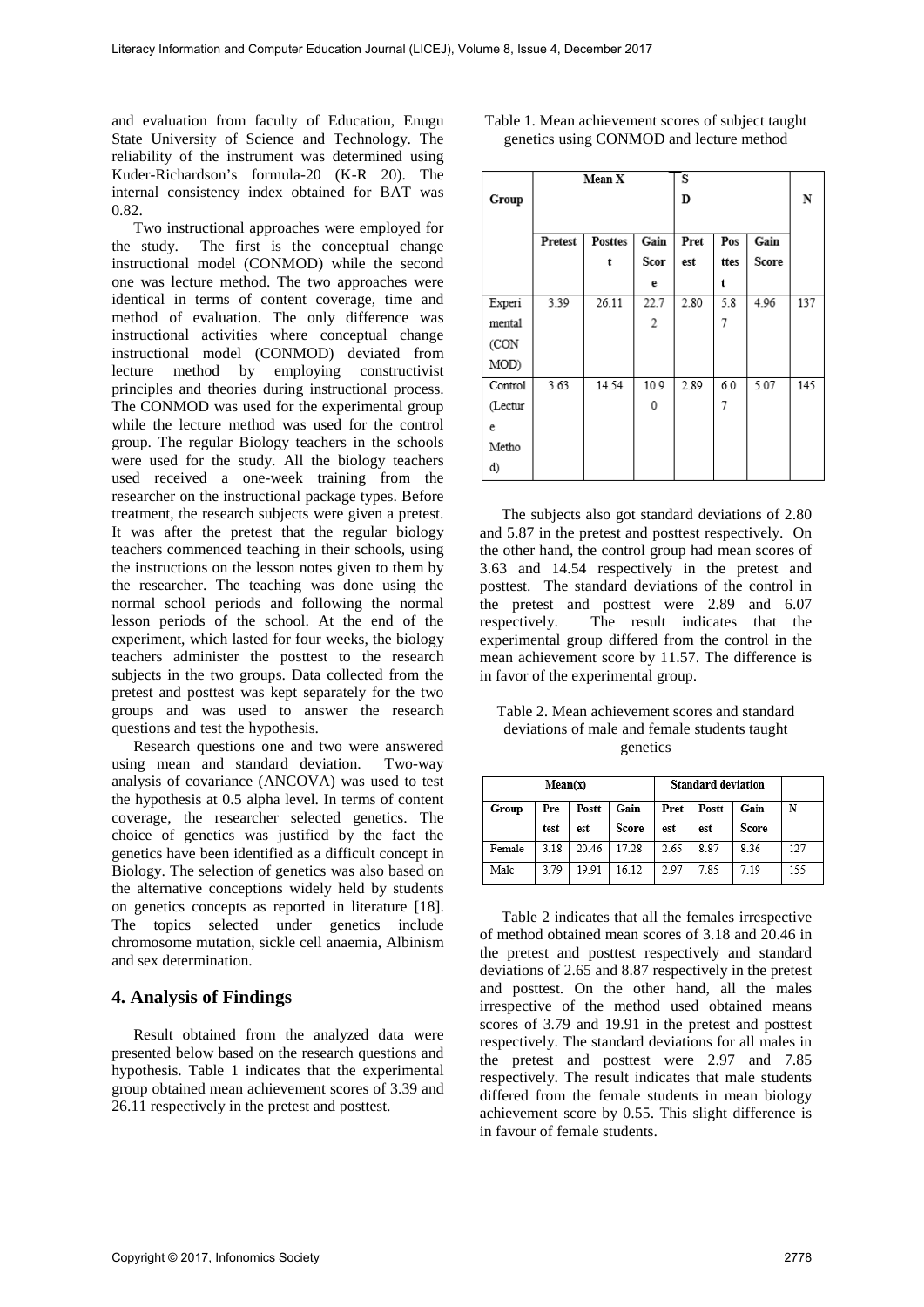#### **Test of Null Hypothesis**

These hypotheses were tested at .05 level of significance, using analysis of covariance, (ANCOVA). Summary of the analysis for the two null hypotheses that guided the study is shown in table 3.

| Table 3. Analysis of covariance (ANCOVA) for       |
|----------------------------------------------------|
| students' mean achievement scores by instructional |
| package type and gender                            |

| of<br>Source    | Sum<br>of | Df                       | Mean    | F-cal   | f-crit | Dec  |
|-----------------|-----------|--------------------------|---------|---------|--------|------|
| variation       | squares   |                          | square  |         |        | isio |
|                 |           |                          |         |         |        | n    |
| PRETEST         | 666.101   | 1                        | 666.101 | 118.480 | 3.840  | S    |
| Covariates      |           |                          |         |         |        |      |
| posttest        |           |                          |         |         |        |      |
| Main effect     | 398.269   | $\overline{\mathcal{L}}$ | 199.134 | 35.420  | 3.000  | S    |
| Method          | 367.150   | 1                        | 367.150 | 65.305  | 3.840  | S    |
| <b>Sex</b>      | 28.973    | 1                        | 28.973  | 5.153   | 3.840  | S    |
| 2-way           |           |                          |         |         |        |      |
| interaction     |           |                          |         |         |        |      |
| Sex x           | 484       | 1                        | 484     | 086     | 3.840  | NS   |
| method          |           |                          |         |         |        |      |
| <b>Residual</b> | 1557.305  | 277                      | 5.622   |         |        |      |
| Total           | 2270.411  | 281                      | 8.080   |         |        |      |
|                 |           |                          |         |         |        |      |
|                 |           |                          |         |         |        |      |
|                 |           |                          |         |         |        |      |

 $S =$  Significant, NS = Not significant at .05 level of probability.

#### **Null Hypothesis 1**

For hypothesis 1, Table 3 shows that the calculated F- ratio (F-cal) due to instructional model is 65.305 while F critical value is 3.840. Since the calculated value is greater than the critical value, the null hypothesis is rejected. The researcher, therefore, concludes that there is a significant difference in the mean achievement scores of biology students taught with conceptual change model and those taught with lecture method of teaching.

#### **Null Hypothesis 2**

For hypothesis 2, table 3 shows that F-cal due to sex is 5.153 and F-critical is 3.840 at an alpha level of .05. The null hypothesis is rejected. The researcher concluded that there is a significant difference in the mean achievement scores of male and female biology students as measured by Biology Achievement Test (BAT).

### **5. Discussion**

Result from table 1 showed the effect of teaching methods on students' achievement in genetics. The mean achievement scores of the students in the experimental control were higher than the mean

achievement scores of students in the control group. This was further confirmed by the result in table 3 which revealed that method was a significant factor on students' achievement in genetics. Thus it was confirmed that students taught genetics using conceptual change instructional model performed better than those taught using the lecture method. This implies that conceptual change instructional model was more effective in enhancing and facilitating students' academic achievement in genetics than lecture method. The findings of this study seems to support the findings of [9] that confirmed that appropriate teaching method leads to students improved achievement in Biology and the work of [14] that attributed under achievement partly to lecture method of teaching where lecture are taught theoretically and based on teacher's dominance. The researcher is of the view that since conceptual change instructional model explores and addresses the alternative conceptions of students, one would expect that it will foster conceptual change and enhance achievement in Biology.

Result in table 2 show that females achieve better than males in biology achievement test. The findings was confirmed by the result in table 3 that there a significant difference in the mean achievement scores of male and female biology students. This is in line with the work of [11] that female student tend to demonstrate superior conceptual understanding than their male counterpart. This is not in line with the work of [10] who discovered that performance of girls is lower than that of the boys in biology and [9] that gender plays no significant role in biology achievement.

## **6. Conclusion**

From the results obtained, the researcher drew the conclusion that there is a significant difference in biology achievement of secondary senior class three (SS3) students taught with conceptual change instructional model and those taught with lecture method, the difference is in favor of conceptual change instructional model. Again, females achieved better than males in Biology Achievement Test. It is thus expected that emphasis should be placed on this constructivist package, the conceptual change instructional method, which addresses the alternative conceptions of students.

#### **7. Recommendations**

Based on the findings of the study, the following recommendations are made.

(1) Biology teachers expected to teach for conceptual change should be exposed to conceptual change packages during their pre-service years.